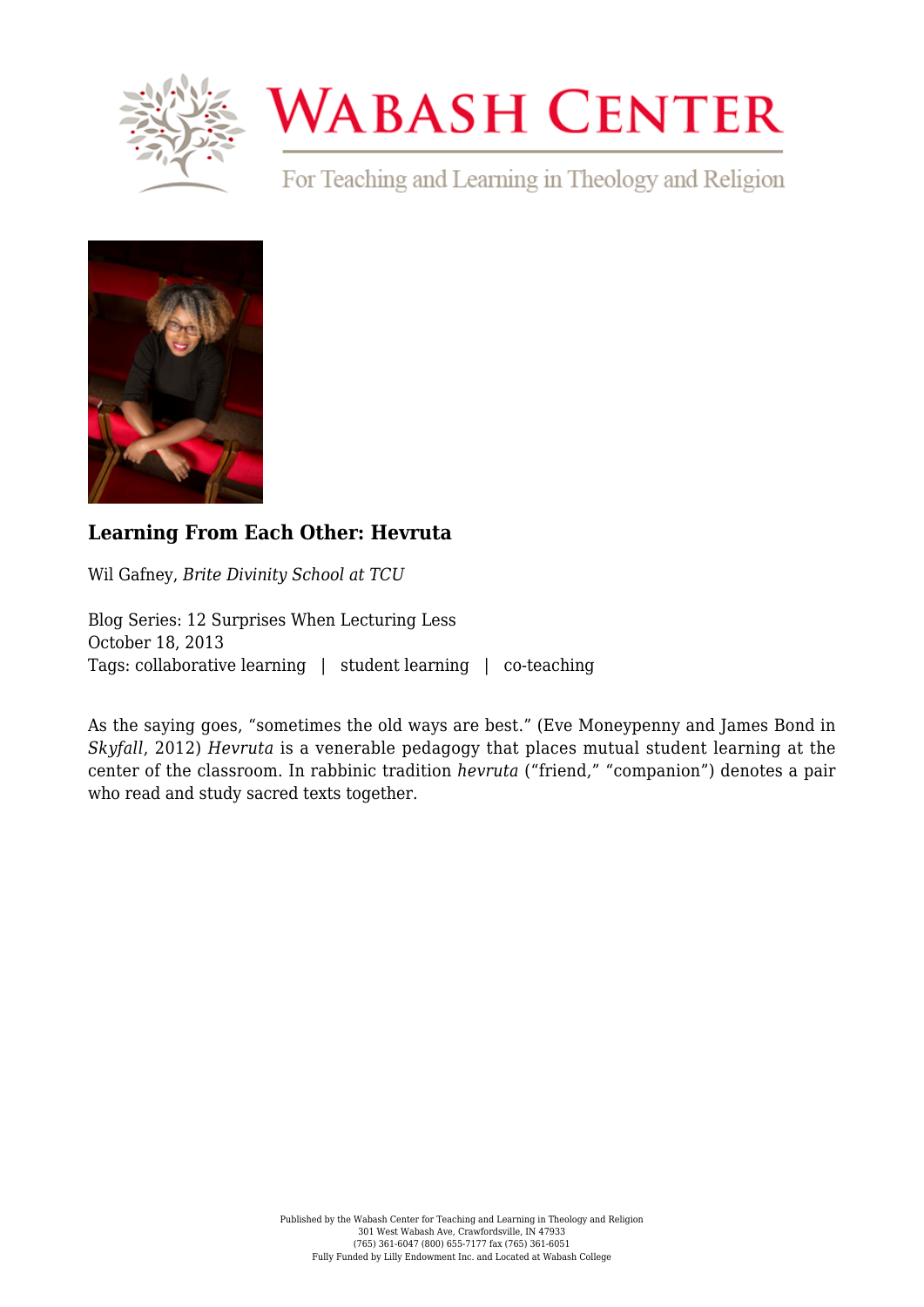

I co-taught a *hevruta* course with Rabbi Melissa Heller from the [Reconstructionist Rabbinic](http://www.rrc.edu/) [College](http://www.rrc.edu/) pairing Jewish and Christian seminarians (and alums in one iteration) for a number of years. A student blog from one class can be found here (Link No Longer Available). *Software Exegesis* is a new course in our new curriculum at the Lutheran Theological Seminary at Philadelphia, one of three options (along with Hebrew and Greek) to fulfill the Biblical Language Requirement.

I use *hevruta* in larger groups (up to 5) to engage in mutual teaching and learning in a number of ways. Here are some examples from a variety of courses:

1) analyze and discuss texts and topics and, generate trajectories for continuing discussion,

2) construct lectionary readings based on non-lectionary texts or topics (i.e. accounts of the fall of Jerusalem),

3) debate between literal and critical readings of texts (i.e. conquest, assimilation and revolution models of Israelite immigration),

4) design and perform public proclamations of biblical prophets addressing contemporary issues,

5) execute and reflect on Hebrew and Greek word studies using biblical studies software and,

6) translate assigned Biblical Hebrew text, review and reteach grammar.

I'll share examples of peer-learning from *Hevruta: Interfaith Text Study* and *Software Supported Exegesis*.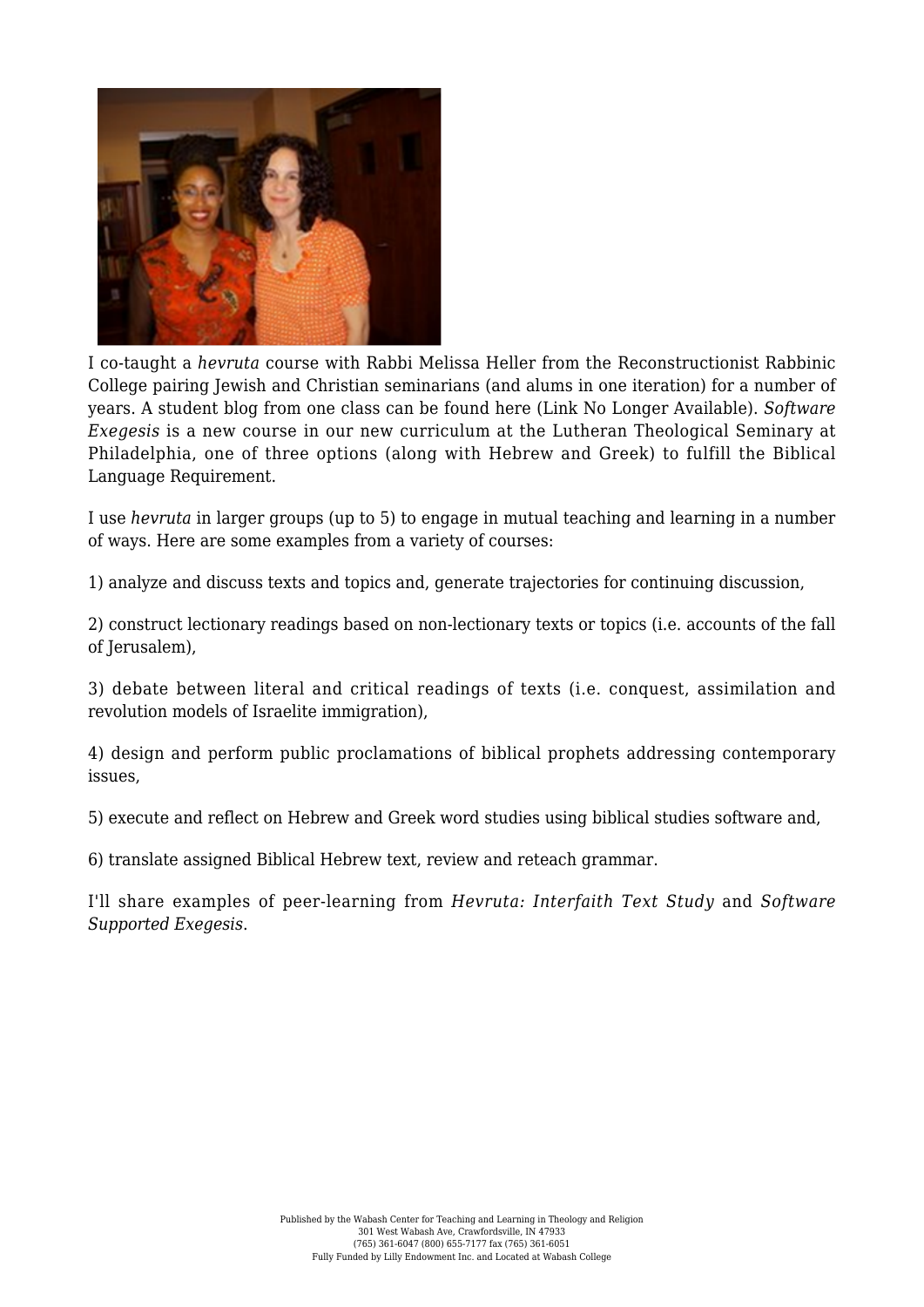

In the *hevruta* course, students were paired randomly but as it turns out with great (divine?) inspiration. We unknowingly paired women who each had a Jewish and Christian parent; one chose Judaism and the other Christianity. We paired Christians who believe Jews need to accept Jesus in order be saved with non-theist Jews. And we paired out, partnered gay and lesbian seminarians with others who believe same-gender attraction and relationships are morally wrong based on their understandings of scripture. We paired students who understood some Hebrew Bible (HB) texts with reference to Jesus with students who could not see a connection between those texts and traditional Christian interpretation. And, we paired students who knew the contents of the scriptures intimately with those who knew them much less well but were highly proficient in Hebrew. They were also mixed in year of study. The students read a passage from the HB and each brought a related text from their larger tradition: Mishnah, Talmud, *midrash*, rabbinic or apostolic fathers, NT, hymnody, liturgy, etc. Rabbi Heller and I sent them off with few reflection questions which they could use if they chose. After at least an hour in private conversation they reassembled with us discussing what they learned from their partner. While Rebbe Heller and I occasionally offered a mini-lecture on background or broader tradition, the students shaped and created the content of the course around the framework of a few pre-selected texts. Co-designing a course with objectives that were less specific than I was used to (since we had no idea what texts students would bring or where discussions would go) was difficult but incredibly rewarding.



My *Software Supported Exegesis* course is by design an interactive workshop and a grand experiment. The syllabus is a guideline and a launch pad. After giving students some basic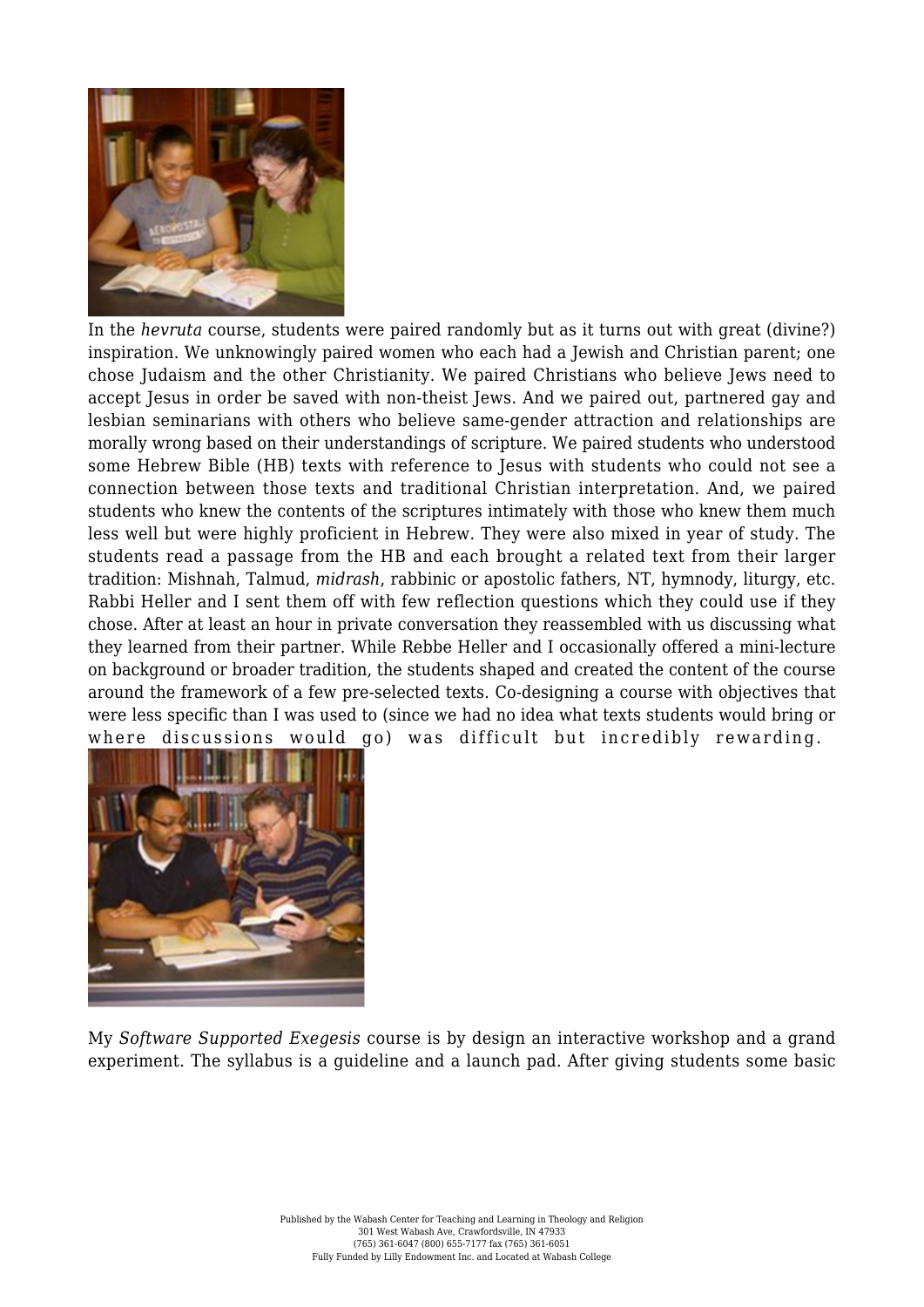information about grammar categories and how they work in the respective languages and a brief tutorial on some aspect of the [Accordance Bible Software,](http://www.accordancebible.com/) the bulk of the class is the students exploring their theological questions of the biblical text in original languages in 2-3 person groups.



They start from a prompt or their own question with the goal of producing a sermon, bible study lesson or devotional article for a congregation. A significant part of the learning is figuring out what doesn't work or doesn't answer their question.

In the clip below the students were encountering Hebrew for the first time after a month with select aspects of Greek grammar. Their task was to design a word study using the approaches they used previously focusing on a noun. Objectives were to assess the efficacy of their prior methodology with Hebrew, extrapolate and evaluate adjustments and specifically, explore how the lack of cases in Hebrew affects their understanding.

[Video Clip](https://www.wabashcenter.wabash.edu/wp-content/uploads/2017/06/group-1-law.mp4)